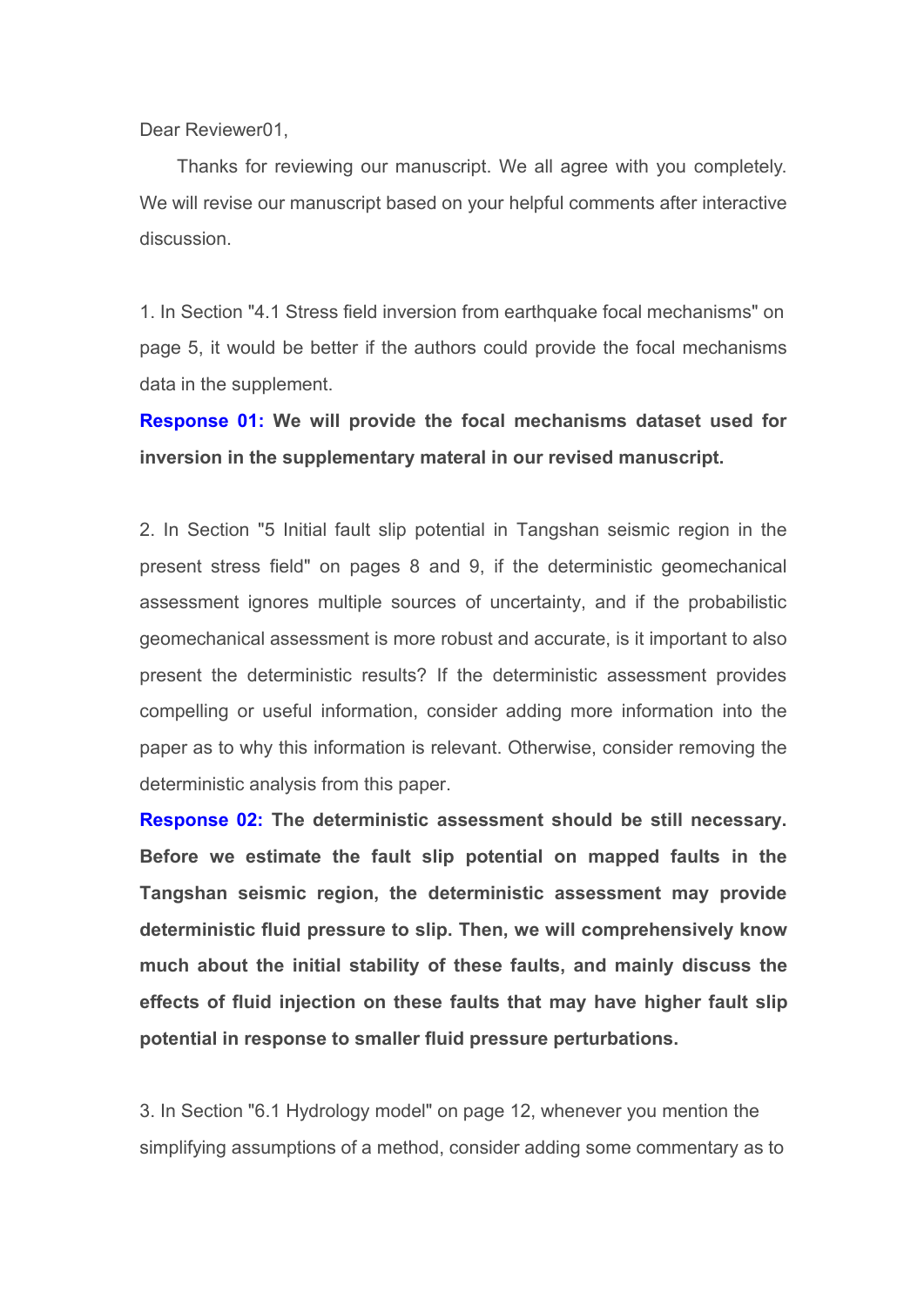whether these assumptions are appropriate or not in the MYT EGS field? Please clarify.

**Response 03: The MTY EGS field lies in the gneiss that are well compact and intact with the porosity of less than 6%, and there are fewer pre-existing fractures at the depth interval of 3965-4000 m. Therefore, the Hsieh and Bredehoeft's hydrology model should be appropriate for the MTY EGS field.**

4. In Section "8 Discussion", I suggest that the authors should also discuss the effect of porosity on the fault slip potential in the MTY EGS field.

**Response 04: We have published a papertitled "Changes in Fault Slip Potential Due to Water Injection in the Rongcheng Deep Geothermal Reservoir, Xiong'an New Area, North China" (Water,2022,14,410, [https://doi.org/10.3390/w14030410\).](https://doi.org/10.3390/w14030410).) In this paper, we discuss the effect of porosity o the fault slip potential (FSP) values, and our results showed that the FSP values do not have obvious changes with increasing porosity. However, in this manuscript, we will calculate the effect of porosity on the FSP values on the mapped faults in the MTY EGS field again in our revised manuscript later.**

5. In Section "8.4 The predicted maximum magnitude of injection-induced seismicity in MTY EGS field", what is your explanation for the discrepancies in the Galis and McGarr model results? What are the strengths and weaknesses of these two models?

**Response 05: In our manuscript, by comparison, we find that the maximum magnitudes of the injection-related seismicity estimated with the Galis model are slightly greater than the values by the McGarr model. We find thatthe maximum magnitudes of the injection-related seismicity estimated with the Galis model are more similar with the observed earthquked in the Renqiu oil field, North China. Besides, we will consider**